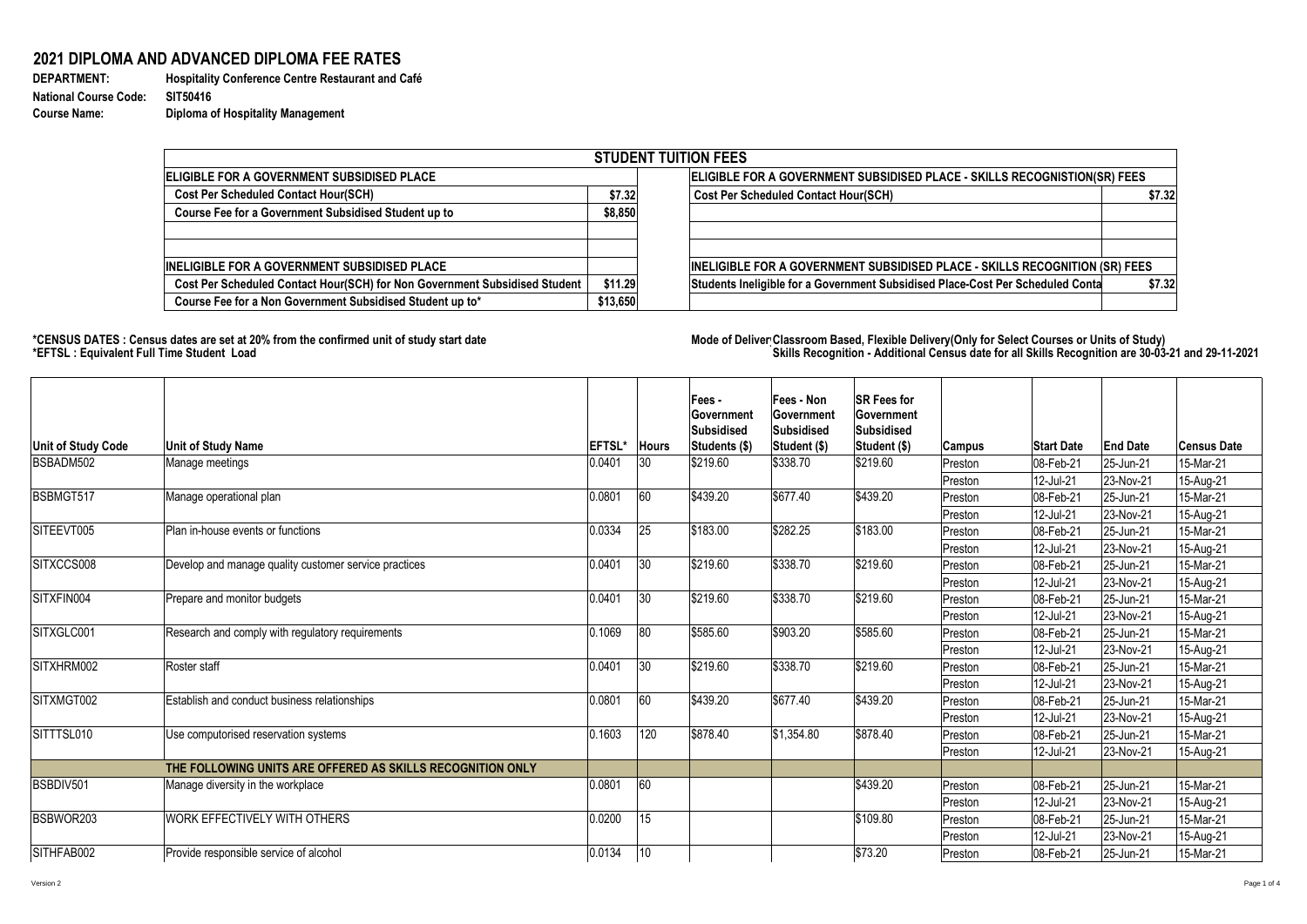| <b>Unit of Study Code</b> | Unit of Study Name                                     | <b>EFTSL*</b> | <b>Hours</b> | <b>Fees -</b><br><b>Government</b><br><b>Subsidised</b><br>Students (\$) | <b>Fees - Non</b><br><b>Government</b><br>Subsidised<br><b>Student (\$)</b> | <b>SR Fees for</b><br><b>Government</b><br>Subsidised<br>Student (\$) | <b>Campus</b> | <b>Start Date</b> | <b>End Date</b> | <b>Census Date</b> |
|---------------------------|--------------------------------------------------------|---------------|--------------|--------------------------------------------------------------------------|-----------------------------------------------------------------------------|-----------------------------------------------------------------------|---------------|-------------------|-----------------|--------------------|
|                           |                                                        |               |              |                                                                          |                                                                             |                                                                       | Preston       | 12-Jul-21         | 23-Nov-21       | 15-Aug-21          |
| SITHFAB003                | Operate a bar                                          | 0.0467        | 35           |                                                                          |                                                                             | \$256.20                                                              | Preston       | 08-Feb-21         | $ 25 - Jun-21 $ | 15-Mar-21          |
|                           |                                                        |               |              |                                                                          |                                                                             |                                                                       | Preston       | 12-Jul-21         | 23-Nov-21       | 15-Aug-21          |
| SITHFAB004                | Prepare and serve non-alcoholic beverages              | 0.0267        | 20           |                                                                          |                                                                             | \$146.40                                                              | Preston       | 08-Feb-21         | 25-Jun-21       | 15-Mar-21          |
|                           |                                                        |               |              |                                                                          |                                                                             |                                                                       | Preston       | 12-Jul-21         | 23-Nov-21       | 15-Aug-21          |
| SITHFAB005                | Prepare and serve espresso coffee                      | 0.0401        | 30           |                                                                          |                                                                             | \$219.60                                                              | Preston       | $ 08 - Feb - 21 $ | $ 25 - Jun-21 $ | 15-Mar-21          |
|                           |                                                        |               |              |                                                                          |                                                                             |                                                                       | Preston       | 12-Jul-21         | 23-Nov-21       | 15-Aug-21          |
| SITHFAB007                | Serve food and beverage                                | 0.1069        | 80           |                                                                          |                                                                             | \$585.60                                                              | Preston       | 08-Feb-21         | $ 25 - Jun-21 $ | 15-Mar-21          |
|                           |                                                        |               |              |                                                                          |                                                                             |                                                                       | Preston       | 12-Jul-21         | 23-Nov-21       | 15-Aug-21          |
| SITHFAB008                | Operate and monitor cellar systems                     | 0.0534        | 40           |                                                                          |                                                                             | \$292.80                                                              | Preston       | 08-Feb-21         | 25-Jun-21       | 15-Mar-21          |
|                           |                                                        |               |              |                                                                          |                                                                             |                                                                       | Preston       | 12-Jul-21         | 23-Nov-21       | 15-Aug-21          |
| SITHFAB009                | Conduct a product tasting for alcoholic beverages      | 0.0134        | 10           |                                                                          |                                                                             | \$73.20                                                               | Preston       | 08-Feb-21         | $ 25 - Jun-21 $ | 15-Mar-21          |
|                           |                                                        |               |              |                                                                          |                                                                             |                                                                       | Preston       | 12-Jul-21         | 23-Nov-21       | 15-Aug-21          |
| SITHFAB010                | Prepare and serve cocktails                            | 0.0267        | 20           |                                                                          |                                                                             | \$146.40                                                              | Preston       | 08-Feb-21         | $ 25 - Jun-21$  | 15-Mar-21          |
|                           |                                                        |               |              |                                                                          |                                                                             |                                                                       | Preston       | 12-Jul-21         | 23-Nov-21       | 15-Aug-21          |
| SITHFAB011                | Provide advice on beers, spirits and liqueurs          | 0.0534        | 40           |                                                                          |                                                                             | \$292.80                                                              | Preston       | 08-Feb-21         | 25-Jun-21       | 15-Mar-21          |
|                           |                                                        |               |              |                                                                          |                                                                             |                                                                       | Preston       | 12-Jul-21         | 23-Nov-21       | 15-Aug-21          |
| SITHFAB012                | Provide advice on Australian wines                     | 0.0534        | 40           |                                                                          |                                                                             | \$292.80                                                              | Preston       | 08-Feb-21         | 25-Jun-21       | 15-Mar-21          |
|                           |                                                        |               |              |                                                                          |                                                                             |                                                                       | Preston       | 12-Jul-21         | 23-Nov-21       | 15-Aug-21          |
| SITHFAB013                | Provide advice on imported wines                       | 0.0534        | 40           |                                                                          |                                                                             | \$292.80                                                              | Preston       | 08-Feb-21         | 25-Jun-21       | 15-Mar-21          |
|                           |                                                        |               |              |                                                                          |                                                                             |                                                                       | Preston       | 12-Jul-21         | 23-Nov-21       | 15-Aug-21          |
| SITHFAB014                | Provide table service of food and beverage             | 0.1469        | 110          |                                                                          |                                                                             | \$805.20                                                              | Preston       | 08-Feb-21         | 25-Jun-21       | 15-Mar-21          |
|                           |                                                        |               |              |                                                                          |                                                                             |                                                                       | Preston       | 12-Jul-21         | 23-Nov-21       | 15-Aug-21          |
| SITHFAB015                | Provide silver service                                 | 0.0267        | 20           |                                                                          |                                                                             | \$146.40                                                              | Preston       | 08-Feb-21         | $ 25 - Jun-21 $ | 15-Mar-21          |
|                           |                                                        |               |              |                                                                          |                                                                             |                                                                       | Preston       | 12-Jul-21         | 23-Nov-21       | 15-Aug-21          |
| SITHFAB016                | Provide advice on food                                 | 0.0534        | 40           |                                                                          |                                                                             | \$292.80                                                              | Preston       | 08-Feb-21         | 25-Jun-21       | 15-Mar-21          |
|                           |                                                        |               |              |                                                                          |                                                                             |                                                                       | Preston       | 12-Jul-21         | 23-Nov-21       | 15-Aug-21          |
| SITHFAB017                | Provide advice on food and beverage matching           | 0.0668        | 50           |                                                                          |                                                                             | \$366.00                                                              | Preston       | 08-Feb-21         | 25-Jun-21       | 15-Mar-21          |
|                           |                                                        |               |              |                                                                          |                                                                             |                                                                       | Preston       | 12-Jul-21         | 23-Nov-21       | 15-Aug-21          |
| SITHFAB018                | Provide gueridon service                               | 0.0401        | 30           |                                                                          |                                                                             | \$219.60                                                              | Preston       | 08-Feb-21         | 25-Jun-21       | 15-Mar-21          |
|                           |                                                        |               |              |                                                                          |                                                                             |                                                                       | Preston       | 12-Jul-21         | 23-Nov-21       | 15-Aug-21          |
| SITHFAB020                | Manage the sale or service of wine                     | 0.1069        | 80           |                                                                          |                                                                             | \$585.60                                                              | Preston       | 08-Feb-21         | $ 25 - Jun-21 $ | 15-Mar-21          |
|                           |                                                        |               |              |                                                                          |                                                                             |                                                                       | Preston       | 12-Jul-21         | $ 23-Nov-21$    | 15-Aug-21          |
| SITHGAM006                | Deal Baccarat games                                    | 0.1603        | 120          |                                                                          |                                                                             | \$878.40                                                              | Preston       | 08-Feb-21         | 25-Jun-21       | 15-Mar-21          |
|                           |                                                        |               |              |                                                                          |                                                                             |                                                                       | Preston       | 12-Jul-21         | 23-Nov-21       | 15-Aug-21          |
| SITHIND001                | Use hygienic practice for hospitality service          | 0.0134        | 10           |                                                                          |                                                                             | \$73.20                                                               | Preston       | 08-Feb-21         | $ 25 - Jun-21 $ | 15-Mar-21          |
|                           |                                                        |               |              |                                                                          |                                                                             |                                                                       | Preston       | 12-Jul-21         | 23-Nov-21       | 15-Aug-21          |
| SITHIND002                | Source and use information on the hospitality industry | 0.0334        | 25           |                                                                          |                                                                             | \$183.00                                                              | Preston       | 08-Feb-21         | $ 25 - Jun-21 $ | 15-Mar-21          |
|                           |                                                        |               |              |                                                                          |                                                                             |                                                                       | Preston       | 12-Jul-21         | 23-Nov-21       | 15-Aug-21          |
| SITHIND004                | Work effectively in hospitality service                | 0.0013        |              |                                                                          |                                                                             | \$7.32                                                                | Preston       | $ 08 - Feb - 21 $ | $ 25 - Jun-21 $ | 15-Mar-21          |
|                           |                                                        |               |              |                                                                          |                                                                             |                                                                       | Preston       | 12-Jul-21         | 23-Nov-21       | 15-Aug-21          |
| SITHKOP003                | Plan and display buffets                               | 0.0401        | 30           |                                                                          |                                                                             | \$219.60                                                              | Preston       | $ 08 - Feb - 21 $ | $ 25 - Jun-21 $ | 15-Mar-21          |
|                           |                                                        |               |              |                                                                          |                                                                             |                                                                       | Preston       | 12-Jul-21         | $ 23-Nov-21$    | 15-Aug-21          |
| SITHKOP004                | Develop menus for special dietary requirements         | 0.0200        | 15           |                                                                          |                                                                             | \$109.80                                                              | Preston       | 08-Feb-21         | $ 25 - Jun-21 $ | 15-Mar-21          |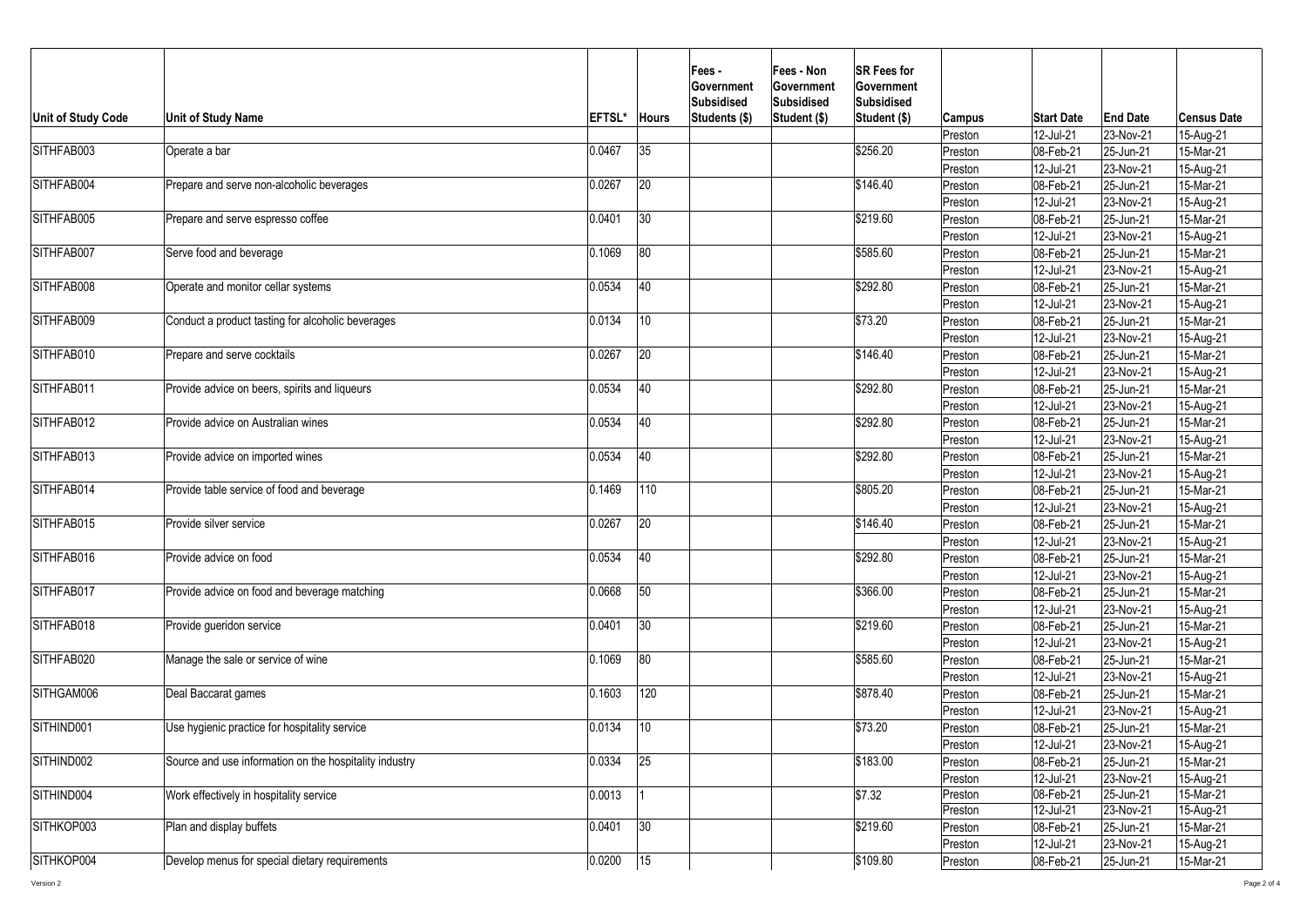| <b>Unit of Study Code</b> | <b>Unit of Study Name</b>                   | <b>EFTSL*</b> | <b>Hours</b> | <b>Fees -</b><br><b>Government</b><br><b>Subsidised</b><br>Students (\$) | <b>Fees - Non</b><br><b>Government</b><br>Subsidised<br>Student (\$) | <b>SR Fees for</b><br><b>Government</b><br><b>Subsidised</b><br>Student (\$) | <b>Campus</b>      | <b>Start Date</b>        | <b>End Date</b>                  | <b>Census Date</b>     |
|---------------------------|---------------------------------------------|---------------|--------------|--------------------------------------------------------------------------|----------------------------------------------------------------------|------------------------------------------------------------------------------|--------------------|--------------------------|----------------------------------|------------------------|
|                           |                                             |               |              |                                                                          |                                                                      |                                                                              | Preston            | 12-Jul-21                | 23-Nov-21                        | 15-Aug-21              |
| SITHKOP006                | Plan catering for events or functions       | 0.0534        | 40           |                                                                          |                                                                      | \$292.80                                                                     | Preston            | 08-Feb-21                | 25-Jun-21                        | 15-Mar-21              |
|                           |                                             |               |              |                                                                          |                                                                      |                                                                              | Preston            | 12-Jul-21                | 23-Nov-21                        | 15-Aug-21              |
| SITTTSL002                | Access and interpret product information    | 0.0868        | 65           |                                                                          |                                                                      | \$475.80                                                                     | Preston            | 08-Feb-21                | 25-Jun-21                        | 15-Mar-21              |
|                           |                                             |               |              |                                                                          |                                                                      |                                                                              | Preston            | 12-Jul-21                | 23-Nov-21                        | 15-Aug-21              |
| SITTTSL005                | Sell tourism products and services          | 0.0467        | 35           |                                                                          |                                                                      | \$256.20                                                                     | Preston            | $ 08 - Feb - 21 $        | $ 25 - Jun-21 $                  | 15-Mar-21              |
|                           |                                             |               |              |                                                                          |                                                                      |                                                                              | Preston            | 12-Jul-21                | 23-Nov-21                        | 15-Aug-21              |
| SITTTSL006                | Prepare quotations                          | 0.0401        | 30           |                                                                          |                                                                      | \$219.60                                                                     | Preston            | 08-Feb-21                | $ 25 - Jun-21 $                  | 15-Mar-21              |
|                           |                                             |               |              |                                                                          |                                                                      |                                                                              | Preston            | 12-Jul-21                | 23-Nov-21                        | 15-Aug-21              |
| SITTTSL007                | Process reservations                        | 0.0401        | 30           |                                                                          |                                                                      | \$219.60                                                                     | Preston            | 08-Feb-21                | 25-Jun-21                        | 15-Mar-21              |
|                           |                                             |               |              |                                                                          |                                                                      |                                                                              | Preston            | 12-Jul-21                | 23-Nov-21                        | 15-Aug-21              |
| SITTTSL009                | Process travel-related documentation        | 0.0347        | 26           |                                                                          |                                                                      | \$190.32                                                                     | Preston            | 08-Feb-21                | 25-Jun-21                        | 15-Mar-21              |
|                           |                                             |               |              |                                                                          |                                                                      |                                                                              | Preston            | 12-Jul-21                | 23-Nov-21                        | 15-Aug-21              |
| SITXCCS006                | Provide service to customers                | 0.0334        | 25           |                                                                          |                                                                      | \$183.00                                                                     | Preston            | 08-Feb-21                | $ 25 - Jun-21$                   | 15-Mar-21              |
|                           |                                             |               |              |                                                                          |                                                                      |                                                                              | Preston            | 12-Jul-21                | 23-Nov-21                        | 15-Aug-21              |
| SITXCCS007                | Enhance customer service experiences        | 0.0534        | 40           |                                                                          |                                                                      | \$292.80                                                                     | Preston            | 08-Feb-21                | $ 25 - Jun-21 $                  | 15-Mar-21              |
|                           |                                             |               |              |                                                                          |                                                                      |                                                                              | Preston            | 12-Jul-21                | 23-Nov-21                        | 15-Aug-21              |
| SITXCOM002                | Show social and cultural sensitivity        | 0.0267        | 20           |                                                                          |                                                                      | \$146.40                                                                     | Preston            | 08-Feb-21                | $ 25 - Jun-21 $                  | 15-Mar-21              |
|                           |                                             |               |              |                                                                          |                                                                      |                                                                              | Preston            | 12-Jul-21                | 23-Nov-21                        | 15-Aug-21              |
| SITXCOM005                | Manage conflict                             | 0.0267        | 20           |                                                                          |                                                                      | \$146.40                                                                     | Preston            | 08-Feb-21                | $ 25 - Jun-21 $                  | 15-Mar-21              |
|                           |                                             |               |              |                                                                          |                                                                      |                                                                              | Preston            | 12-Jul-21                | 23-Nov-21                        | 15-Aug-21              |
| SITXFIN001                | <b>Process financial transactions</b>       | 0.0334        | 25           |                                                                          |                                                                      | \$183.00                                                                     | Preston            | 08-Feb-21                | 25-Jun-21                        | 15-Mar-21              |
|                           |                                             |               |              |                                                                          |                                                                      |                                                                              | Preston            | 12-Jul-21                | 23-Nov-21                        | 15-Aug-21              |
| SITXFIN002                | Interpret financial information             | 0.0801        | 60           |                                                                          |                                                                      | \$439.20                                                                     | Preston            | 08-Feb-21                | 25-Jun-21                        | 15-Mar-21              |
|                           |                                             |               |              |                                                                          |                                                                      |                                                                              | Preston            | 12-Jul-21                | 23-Nov-21                        | 15-Aug-21              |
| SITXFIN003                | Manage finances within a budget             | 0.0401        | 30           |                                                                          |                                                                      | \$219.60                                                                     | Preston            | 08-Feb-21                | 25-Jun-21                        | 15-Mar-21              |
|                           |                                             |               |              |                                                                          |                                                                      |                                                                              | Preston            | 12-Jul-21                | 23-Nov-21                        | 15-Aug-21              |
| SITXFSA001                | Use hygienic practices for food safety      | 0.0200        | 15           |                                                                          |                                                                      | \$109.80                                                                     | Preston            | 08-Feb-21                | $ 25 - Jun-21$                   | 15-Mar-21              |
| SITXFSA002                | Participate in safe food handling practices |               | 40           |                                                                          |                                                                      | \$292.80                                                                     | Preston            | 12-Jul-21<br>08-Feb-21   | $ 23-Nov-21 $<br>$ 25 - Jun-21 $ | 15-Aug-21<br>15-Mar-21 |
|                           |                                             | 0.0534        |              |                                                                          |                                                                      |                                                                              | Preston<br>Preston | 12-Jul-21                | 23-Nov-21                        | 15-Aug-21              |
| SITXFSA003                | Transport and store food                    | 0.0160        | 12           |                                                                          |                                                                      | \$87.84                                                                      | Preston            | 08-Feb-21                | $ 25 - Jun-21 $                  | 15-Mar-21              |
|                           |                                             |               |              |                                                                          |                                                                      |                                                                              | Preston            | 12-Jul-21                | 23-Nov-21                        | 15-Aug-21              |
| <b>SITXFSA004</b>         | Develop and implement a food safety program | 0.0668        | 50           |                                                                          |                                                                      | \$366.00                                                                     | Preston            | 08-Feb-21                | 25-Jun-21                        | 15-Mar-21              |
|                           |                                             |               |              |                                                                          |                                                                      |                                                                              | Preston            | 12-Jul-21                | 23-Nov-21                        | 15-Aug-21              |
| SITXHRM001                | Coach others in job skills                  | 0.0267        | 20           |                                                                          |                                                                      | \$146.40                                                                     | Preston            | 08-Feb-21                | $ 25 - Jun-21 $                  | 15-Mar-21              |
|                           |                                             |               |              |                                                                          |                                                                      |                                                                              | Preston            | 12-Jul-21                | 23-Nov-21                        | 15-Aug-21              |
| SITXHRM003                | Lead and manage people                      | 0.0801        | 60           |                                                                          |                                                                      | \$439.20                                                                     | Preston            | 08-Feb-21                | $ 25 - Jun-21 $                  | 15-Mar-21              |
|                           |                                             |               |              |                                                                          |                                                                      |                                                                              | Preston            | 12-Jul-21                | 23-Nov-21                        | 15-Aug-21              |
| SITXHRM004                | Recruit, select and induct staff            | 0.0801        | 60           |                                                                          |                                                                      | \$439.20                                                                     | Preston            | 08-Feb-21                | $ 25 - Jun-21 $                  | 15-Mar-21              |
|                           |                                             |               |              |                                                                          |                                                                      |                                                                              | Preston            | 12-Jul-21                | $ 23-Nov-21$                     | 15-Aug-21              |
| SITXHRM006                | Monitor staff performance                   | 0.0668        | 50           |                                                                          |                                                                      | \$366.00                                                                     | Preston            | 08-Feb-21                | $ 25 - Jun-21 $                  | 15-Mar-21              |
|                           |                                             |               |              |                                                                          |                                                                      |                                                                              | Preston            | 12-Jul-21                | 23-Nov-21                        | 15-Aug-21              |
| SITXINV002                | Maintain the quality of perishable items    | 0.0134        | 10           |                                                                          |                                                                      | \$73.20                                                                      | Preston            | $ 08 - Feb - 21 $        | 25-Jun-21                        | 15-Mar-21              |
|                           |                                             |               |              |                                                                          |                                                                      |                                                                              | Preston            | 12-Jul-21                | 23-Nov-21                        | 15-Aug-21              |
| SITXINV003                | Purchase goods                              | 0.0401        | $ 30\rangle$ |                                                                          |                                                                      | \$219.60                                                                     | Preston            | $ 08 - \text{Feb} - 21 $ | $ 25 - Jun-21 $                  | 15-Mar-21              |